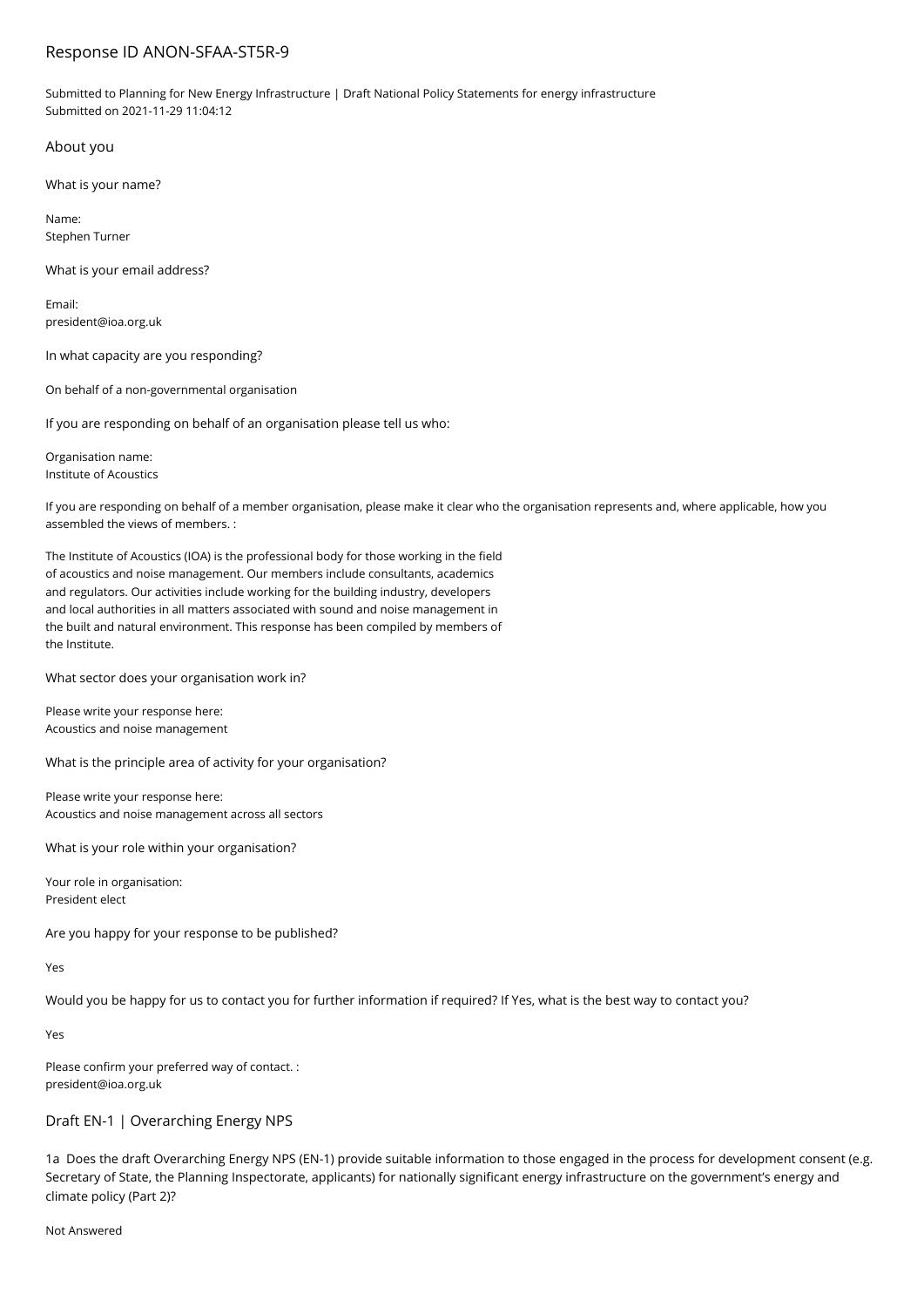Please expand on your response here:

no view - we are commenting only on matters relating to acoustics

1b Does the draft Overarching Energy NPS (EN-1) provide suitable information to those engaged in the process for development consent (e.g. Secretary of State, the Planning Inspectorate, applicants) for nationally significant energy infrastructure on the need and urgency for certain types of infrastructure (Part 3)?

Not Answered

Please expand your response here:

no view - we are commenting only on matters relating to acoustics

1c Does the draft Overarching Energy NPS (EN-1) provide suitable information to those engaged in the process for development consent (e.g. Secretary of State, the Planning Inspectorate, applicants) for nationally significant energy infrastructure to inform decision making?

Not Answered

Please expand your response here:

no view - we are commenting only on matters relating to acoustics

1d Does the draft Overarching Energy NPS (EN-1) provide suitable information to those engaged in the process for development consent (e.g. Secretary of State, the Planning Inspectorate, applicants) for nationally significant energy infrastructure to inform examinations?

Not Answered

Please expand on your response here:

no view - we are commenting only on matters relating to acoustics

2 Do you agree with the amendments made to EN-1 Part 4 on assessment principles, including new guidance on the marine environment, and biodiversity and net gain?

Yes

Please expand your response here:

We welcome the inclusion of guidance on the marine environment, and the specific reference to noise and vibration impacts at section 4.4.2., given our membership includes specialists in underwater acoustics.

3 Do you agree with the amendments made to EN-1 Part 5 on the generic impacts of new energy infrastructure?

No

Please expand your response here:

The continued inclusion of noise and vibration remains essential given the recognised impacts of noise on human health of humans and the wider environment, so this is welcomed.

Having said that, it is extremely helpful in the implementation of noise management if the language used is precisely consistent across all planning policy and guidance. In the text of the original NPS, the absence of the phrase "in the context of Government policy on sustainable development" in clause 5.2.10, meant that the sentiment did not exactly align with the Noise Policy Statement for England (NPSE) or some other NPSs, such as The National Policy Statement for National Networks 2014, (paragraph 5.195) or the Airports National Policy Statement: new runway capacity and infrastructure at airports in the South East of England, 2018 at paragraph 5.68. Furthermore, the phrase "through the effective management and control of noise" applies to all three bullet points (as shown in the NPSE) and not just the third bullet

We would, therefore, suggest the following wording for clause 5.2.10 to align the policy tests precisely with the NPSE and those other NPSs:

The Secretary of State should not grant development consent unless it is satisfied that the proposals will meet the following aims, through the effective management and control of noise in the context of Government policy on sustainable development:

• avoid significant adverse impacts on health and quality of life from noise

• mitigate and minimise other adverse impacts on health and quality of life from noise

• where possible, contribute to improvements to health and quality of life

For clause 5.11.2 on green space, the wording needs amending to describe more accurately the contribution green space can make to noise management. While research shows green space can absorb some noise, reducing noise levels using green space is complex – see, for example, the EU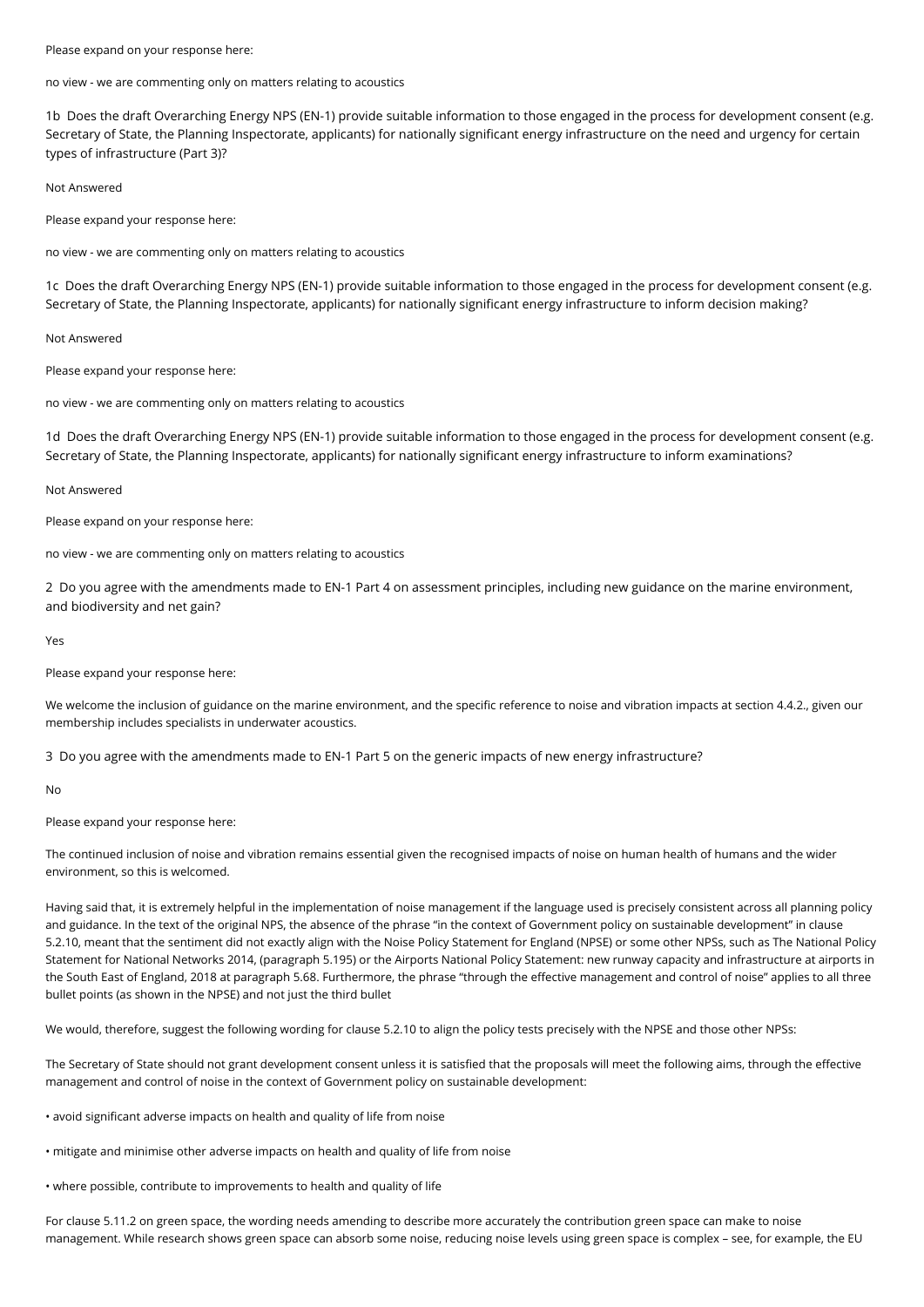Hosanna project hosanna\_tra\_jf\_final.ppt (bartvanderaa.com). We believe simply stating that green space can "absorb noise" raises expectations that, for example, planting some trees or a hedge are a panacea for noise reduction. This is not the case.

It would be better to say – "can contribute to health, wellbeing, biodiversity recovery, absorb surface water, cleanse pollutants, can contribute to a small extent to noise mitigation and reduce high temperatures."

4 Do you have any other comments on the amendments to EN-1?

Please write your response here:

no further comment

Draft EN-2 | Natural Gas Generating Infrastructure

5 Do you agree that the amendments to EN-2 (in combination with EN-1) provide clear planning policy to support the government's position on the use of fossil fuels in electricity generation and the phase out of coal and large-scale oil?

Not Answered

Please expand your response here:

6 Do you agree with the way the amended EN-2 deals with the emerging potential for the use of low carbon hydrogen in electricity generation?

Not Answered

Please expand your response here:

7 Do you have any other comments on the amendments to EN-2?

Please write your response here:

## Draft EN-3 | Renewable Energy Infrastructure

8 Do you agree that the amendments to EN-3 (in combination with EN-1) provide clear planning policy to support the government's position on renewable energy infrastructure?

### Not Answered

Please expand your response here:

no view - we are commenting only on matters relating to acoustics

9 Do you agree with the amendments made to EN-3 guidance on offshore wind?

Yes

Please expand your response here:

We welcome the addition at 2.26 that review of up-to-date research should be undertaken and all potential mitigation options presented when considering impacts, on fish of offshore wind, including acoustic impacts.

We also welcome clause 2.28 stating that a Review of up-to-date research should be undertaken and all potential mitigation options to protect marine mammals.

10 Do you agree with the new guidance added to EN-3 on pumped hydro storage?

Yes

Please expand your response here:

We are pleased to see the potential for noise impacts is fully recognised here.

11 Do you agree with the new guidance added to EN-3 on solar PV?

Not Answered

Please expand your response here:

12 Do you agree with the new guidance added to EN-3 on tidal stream energy?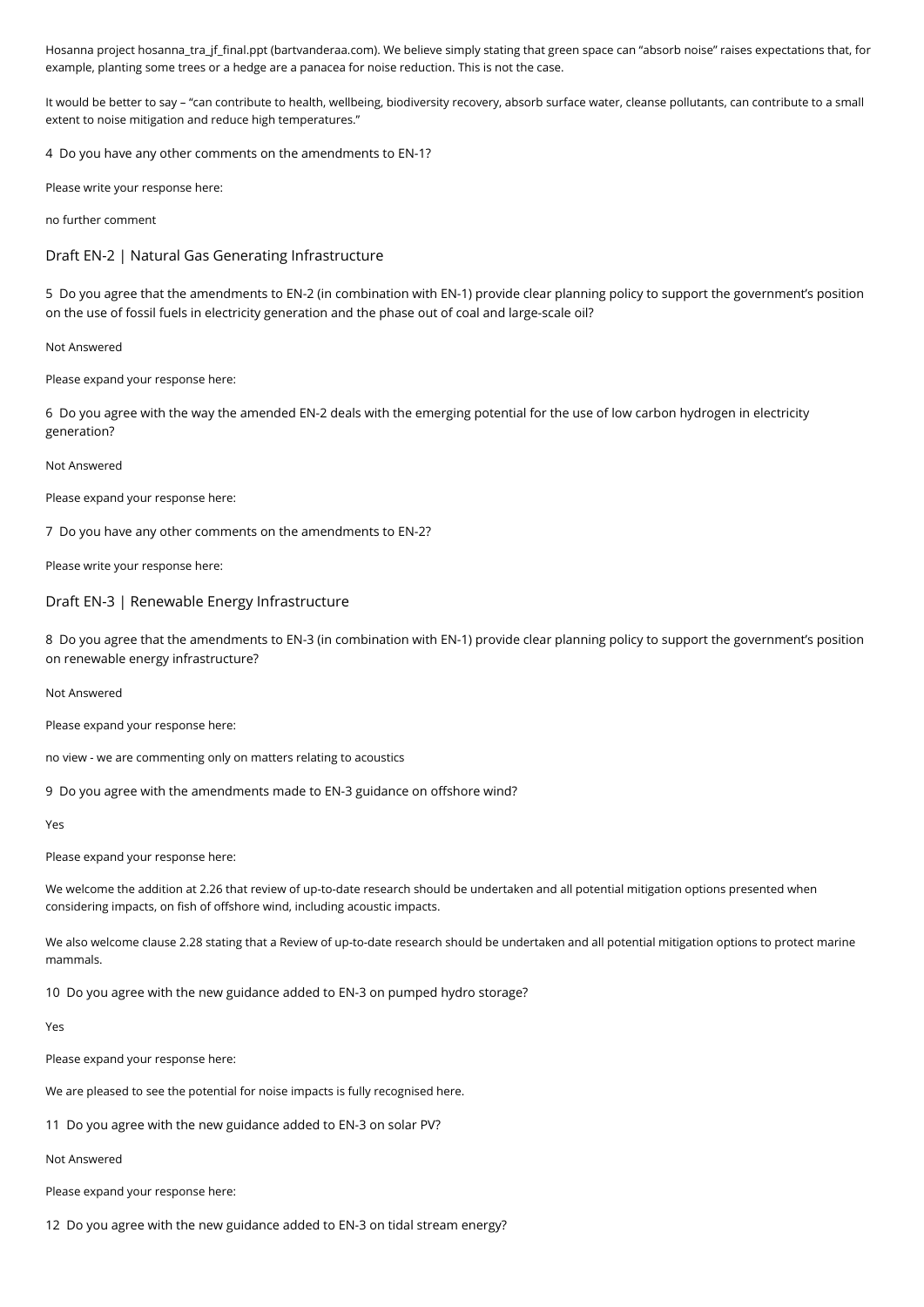**Ves** 

Please expand your response here:

We are pleased to see acknowledgement that noise is a potential issue both from installation and infrastructure and for tidal arrays.

13 What further changes do you think might be necessary to EN-3 and the nationally significant infrastructure projects (NSIP) regime more broadly in the longer term to deliver our de-carbonisation and other objectives including to deliver the scale of deployment needed for Carbon Budget 6 and Net Zero?

Please write your response here:

14 Do you have any other comments on the amendments to EN-3?

Please write your response here:

Yes – we would like to see wording at 2.15.4 amended. In this draft it reads "2.15.4 Noise from features including sorting and transport of material during operation of biomass or EfW generating stations is unavoidable. Similarly, noise from apparatus external to the main generating station may be unavoidable. This can be mitigated through careful plant selection."

The word 'unavoidable' has a particular meaning in noise policy. Rather than using 'unavoidable' it would be better simply to state that noise from these sources is 'inevitable' .

Draft EN-4 | Gas Supply Infrastructure and Gas and Oil Pipelines

15 Do you agree that the amendments to EN-4 (in combination with EN-1) provide clear planning policy to support the government's position on gas supply infrastructure and gas and oil pipelines?

Yes

Please expand your response here:

We are content that there is considerable acknowledgement that there are potential noise impacts.

16 Do you agree with the way the amended EN-4 deals with the emerging need for low carbon hydrogen?

Not Answered

Please expand your response here:

17 Do you have any other comments on the amendments to EN-4?

Please write your response here:

### Draft EN-5 | Electricity Networks Infrastructure

18 Do you agree that the amendments to EN-5 (in combination with EN-1) provide clear planning policy to support the government's position on electricity networks infrastructure?

Yes

Please expand your response here:

We are satisfied that good account has been taken of potential acoustic issues in 2.12.10

19 Do you agree with the new guidance added to EN-5 dealing with land rights and interests?

Not Answered

Please expand your response here:

20 Do you agree with the new guidance added to EN-5 incentivising more coordination in the design and delivery of electricity transmission infrastructure associated with offshore wind?

Not Answered

Please expand your response here:

21 Do you agree with the amendments made to EN-5 to reflect priorities to minimise the landscape and visual impacts of new electricity network infrastructure including recognition of the 'Horlock Rules' and undergrounding in National Parks and Areas of Outstanding Natural